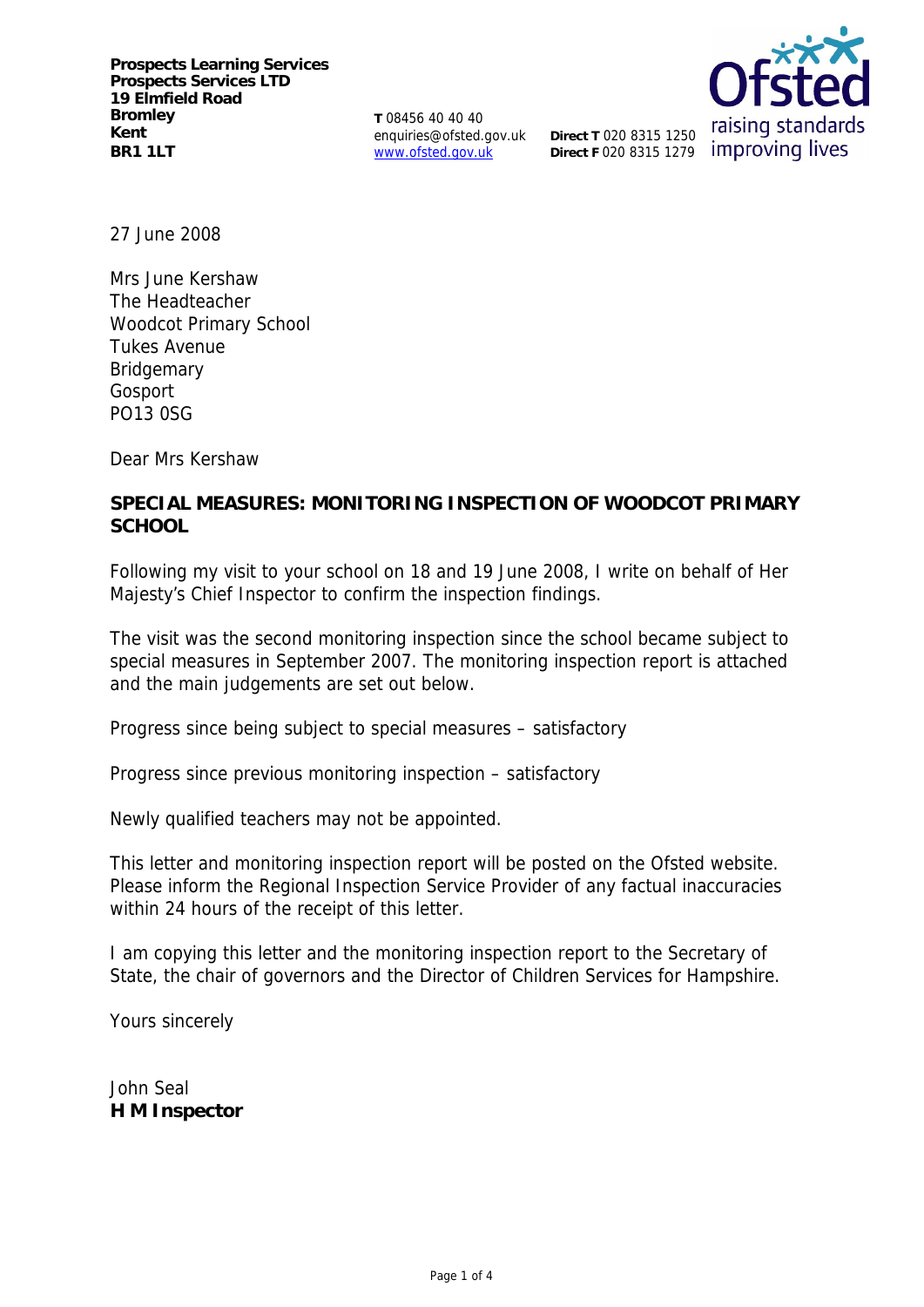

# **SPECIAL MEASURES: MONITORING OF WOODCOT PRIMARY SCHOOL**

**Report from the second monitoring inspection: 18 and 19 June 2008**

# **Evidence**

The inspector observed the school's work, scrutinised documents and met with pupils, staff, a governor representative, the school improvement partner (SIP) and a representative from the local authority (LA).

## **Context**

Since the last monitoring visit, the school has extended the senior leadership team to include staff with responsibilities for the leadership and management of the Key Stages, literacy, numeracy and science. There has been a recent change in the Chair of the governing body.

## **Achievement and standards**

The results for the 2008 Key Stage 2 national tests in English, mathematics and science have not yet been received by the school. The school's own assessment information suggests that results will be an improvement on 2007 but still below the national average.

Pupils' standards of attainment at the end of Key Stage 1 are better than 2007 in mathematics but lower overall in reading and writing, with girls' results being better than boys. Because of the small group of pupils in the year group, assessment results are liable to change year on year, but this year more pupils attained higher levels across the core subjects.

The work seen in classes and the school's own data suggests that more pupils make at least satisfactory progress in most year groups and good progress in the Foundation Stage. This is a more consistent picture, but the rate of progress is not fast enough to enable all those pupils who are capable of doing so, to reach the standards expected for their age. The progress of pupils with learning difficulties and/or disabilities is not rigorously monitored or analysed. As a consequence, although there is suitable provision it is not clear how effective it is.

#### **Personal development and well-being**

Pupils continue to behave well and are very positive about their school and lessons. Pupils' enjoyment is good because they are being challenged and interested in a higher proportion of lessons. Pupils' economic well-being is improving because of their good social skills and improving progress in English and mathematics.

# **Quality of provision**

Since the last visit, the proportion of good teaching is much higher. Senior management's monitoring is regular, accurate and provides teachers with effective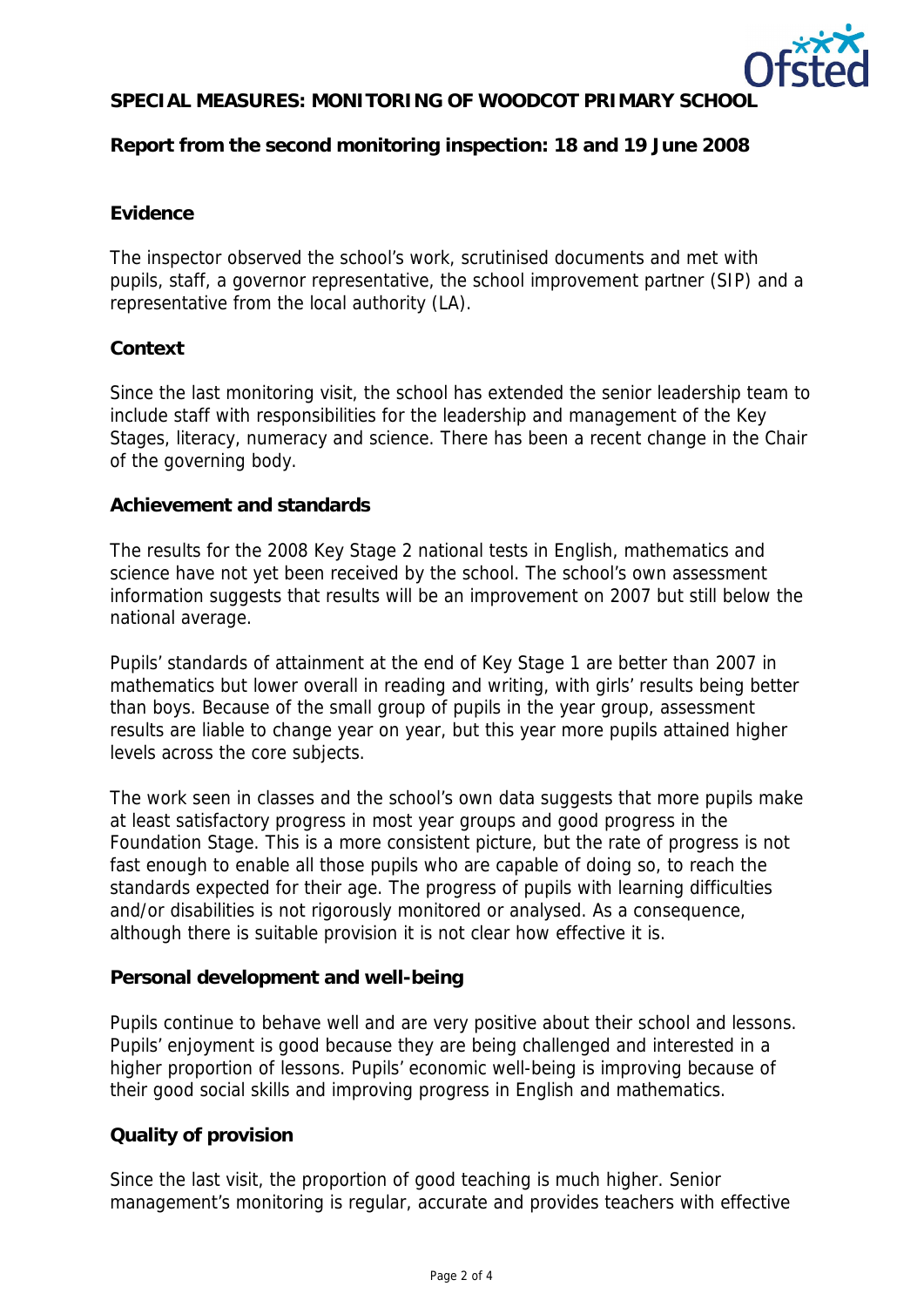

feedback for areas of improvement. Many more lessons are well planned, resourced and match the needs of most pupils. Interesting, and practical activities effectively support pupils in their learning. Most teachers use information about pupils' academic standards well to plan lessons, track their progress and set challenging targets. Lesson planning overall is good but there is not always enough detail about the expected standards of attainment or amount of progress that needs to be made.

There is still a small but significant proportion of teaching which is generally satisfactory. Many pupils need to make speedy and sustained progress, but in these lessons, teachers do not provide the more able pupils with suitably challenging activities nor engage those pupils with learning difficulties or disabilities with appropriately practical activities that meet their needs. When this happens, pupils' progress slows down and some become restless, lose interest or their concentration.

The curriculum continues to develop well. There are a wide range of practical activities in many classes which motivate and interest pupils. A good example is the Key Stage 1 visit to a local country park. This was used well in a lesson the next day to promote pupils' enjoyment and excitement, and motivate them to improve their writing. In Key Stage 2, an older pupil said, 'We realised that the murder mystery lesson was helping us to write better'.

The school's atmosphere is very positive and parental feedback from a recent questionnaire indicates a high level of satisfaction with what the school is setting out to accomplish. Target setting is more effective with many pupils benefiting from the regular reviewing of their group and individual targets in books, target sheets and informal discussions with their teachers. A pupil stated that, 'My targets help me learn more now'.

#### **Leadership and management**

The recently established leadership team is improving the school's capacity to improve. A consequence of this is that there are more teachers able to support the school's drive for improvement. The team has a clear view of what the school needs to do next. The headteacher and deputy have established clear expectations regarding the need to improve the rate of pupils' progress and to raise standards of attainment in English, mathematics and science. There are suitable systems in place which have improved the monitoring of the quality of teaching and its impact on pupils' progress. However, there is not sufficient formality or detail in these systems to enable the school to evaluate the impact of provision on different groups of pupils across the school. The governing body is becoming more involved in the school's improvement but there is a lack of clarity and understanding amongst some governors about how they should carry out their roles and responsibilities. This has served to unnecessarily slow the school's rate of improvement.

Progress on the areas for improvement identified by the inspection in September 2007:

- **IMPROVE THE PUPILE ACTE CONCOCO EXAMPLE 11 IMPROVE THE PUPILE INC.** The pupils' achievement, particularly in English and mathematics, by raising teachers expectations – satisfactory
- Improve the use of tracking and assessment to set more challenging work satisfactory